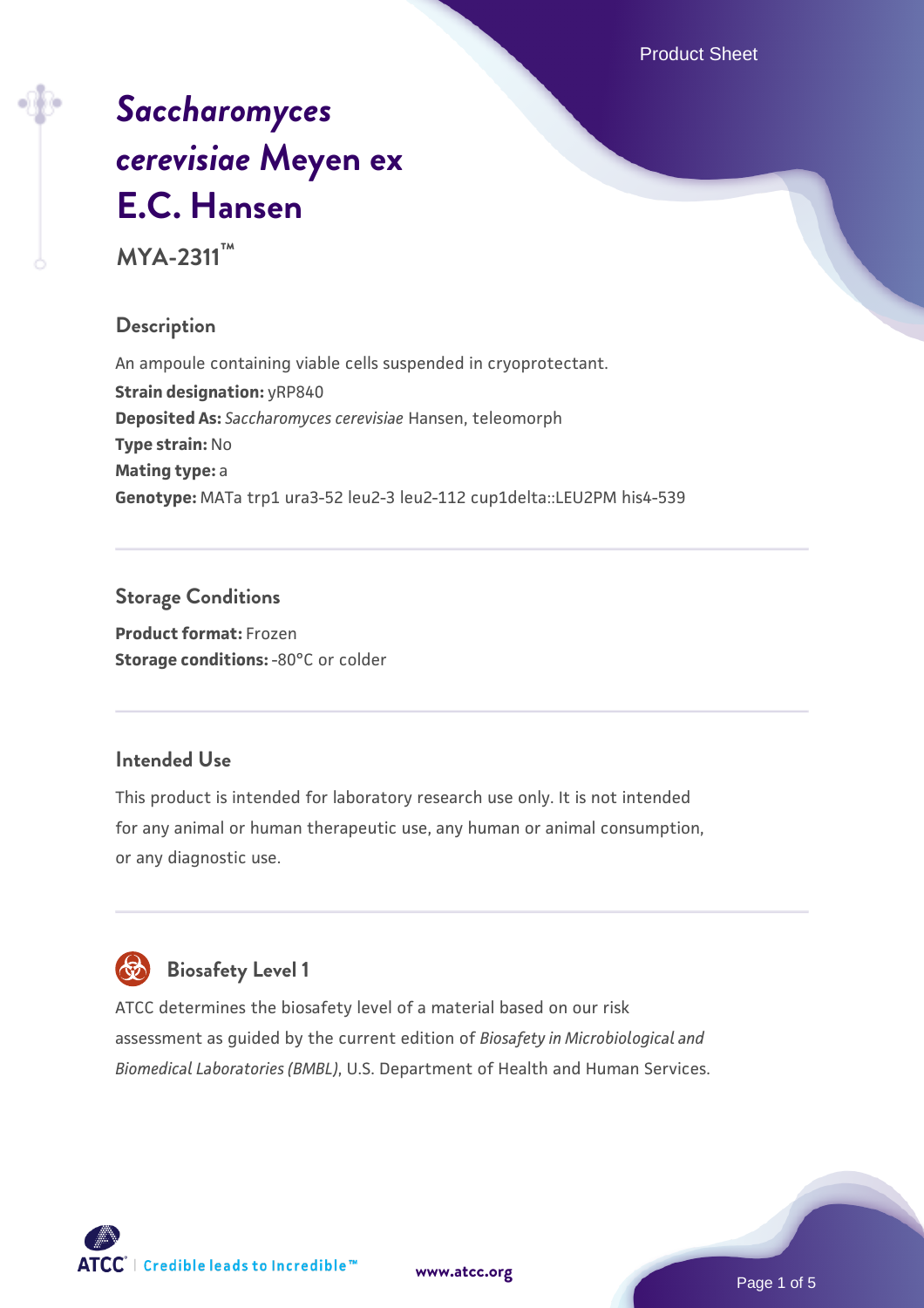#### **[Saccharomyces cerevisiae](https://www.atcc.org/products/mya-2311)** [Meyen ex E.C. Hansen](https://www.atcc.org/products/mya-2311) **MYA-2311**

It is your responsibility to understand the hazards associated with the material per your organization's policies and procedures as well as any other applicable regulations as enforced by your local or national agencies.

ATCC highly recommends that appropriate personal protective equipment is always used when handling vials. For cultures that require storage in liquid nitrogen, it is important to note that some vials may leak when submersed in liquid nitrogen and will slowly fill with liquid nitrogen. Upon thawing, the conversion of the liquid nitrogen back to its gas phase may result in the vial exploding or blowing off its cap with dangerous force creating flying debris. Unless necessary, ATCC recommends that these cultures be stored in the vapor phase of liquid nitrogen rather than submersed in liquid nitrogen.

#### **Certificate of Analysis**

For batch-specific test results, refer to the applicable certificate of analysis that can be found at www.atcc.org.

#### **Growth Conditions**

**Medium:**  [ATCC Medium 1245: YEPD](https://www.atcc.org/-/media/product-assets/documents/microbial-media-formulations/1/2/4/5/atcc-medium-1245.pdf?rev=705ca55d1b6f490a808a965d5c072196) **Temperature:** 25°C

#### **Handling Procedures**

**Frozen ampoules** packed in dry ice should either be thawed immediately or stored in liquid nitrogen. If liquid nitrogen storage facilities are not available,

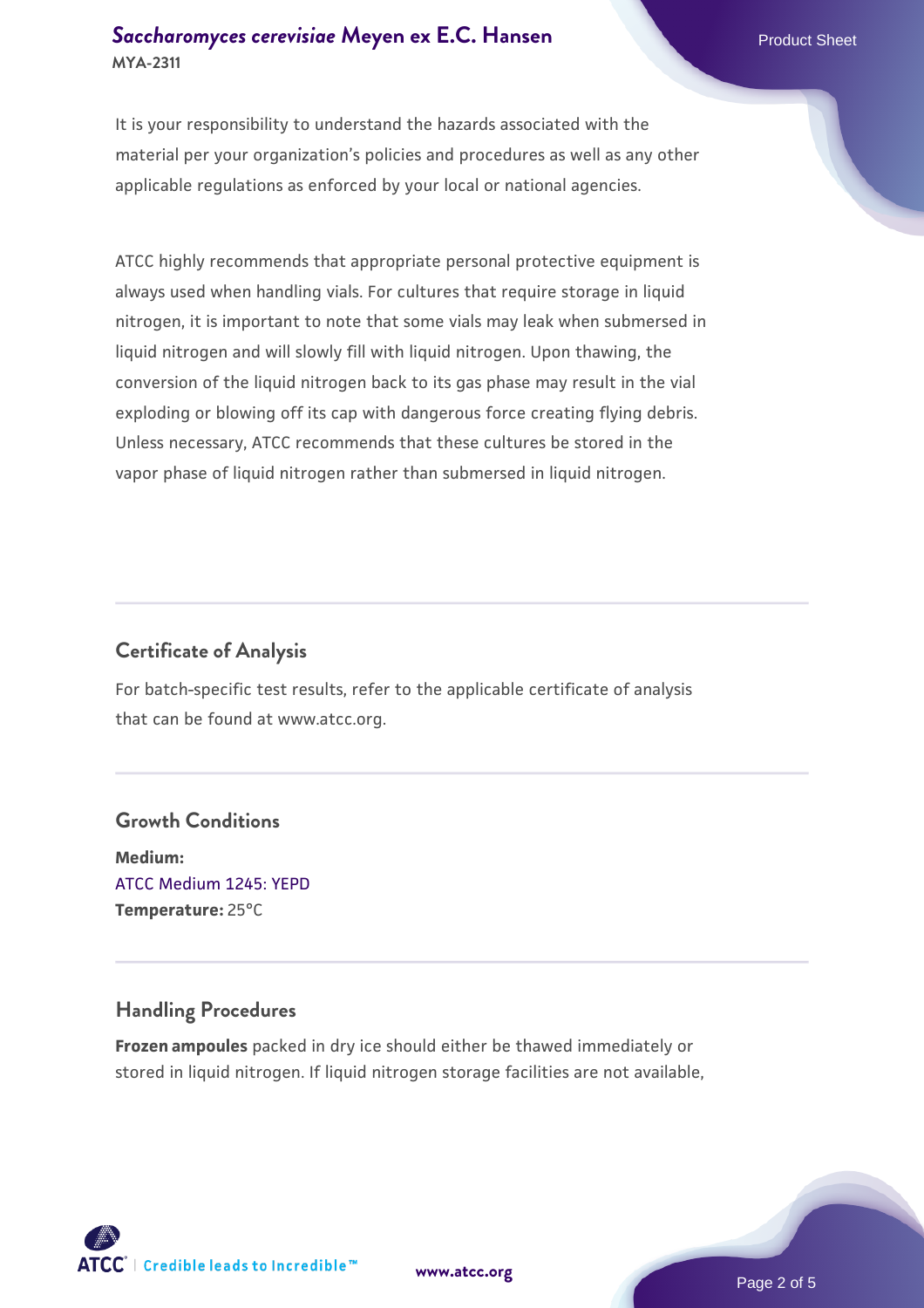#### **[Saccharomyces cerevisiae](https://www.atcc.org/products/mya-2311)** [Meyen ex E.C. Hansen](https://www.atcc.org/products/mya-2311) **MYA-2311**

frozen ampoules may be stored at or below -70°C for approximately one week. **Do not under any circumstance store frozen ampoules at refrigerator freezer temperatures (generally -20°C)**. Storage of frozen material at this temperature will result in the death of the culture.

- 1. To thaw a frozen ampoule, place in a **25°C to 30°C** water bath, until just thawed **(approximately 5 minutes)**. Immerse the ampoule just sufficient to cover the frozen material. Do not agitate the ampoule.
- 2. Immediately after thawing, wipe down ampoule with 70% ethanol and aseptically transfer at least 50 µL (or 2-3 agar cubes) of the content onto a plate or broth with medium recommended.
- 3. Incubate the inoculum/strain at the temperature and conditions recommended.
- 4. Inspect for growth of the inoculum/strain regularly for up to 4 weeks. The time necessary for significant growth will vary from strain to strain.

#### **Material Citation**

If use of this material results in a scientific publication, please cite the material in the following manner: *Saccharomyces cerevisiae* Meyen ex E.C. Hansen (ATCC MYA-2311)

#### **References**

References and other information relating to this material are available at www.atcc.org.

#### **Warranty**

The product is provided 'AS IS' and the viability of ATCC® products is warranted for 30 days from the date of shipment, provided that the customer has stored and handled the product according to the information included on the product information sheet, website, and Certificate of

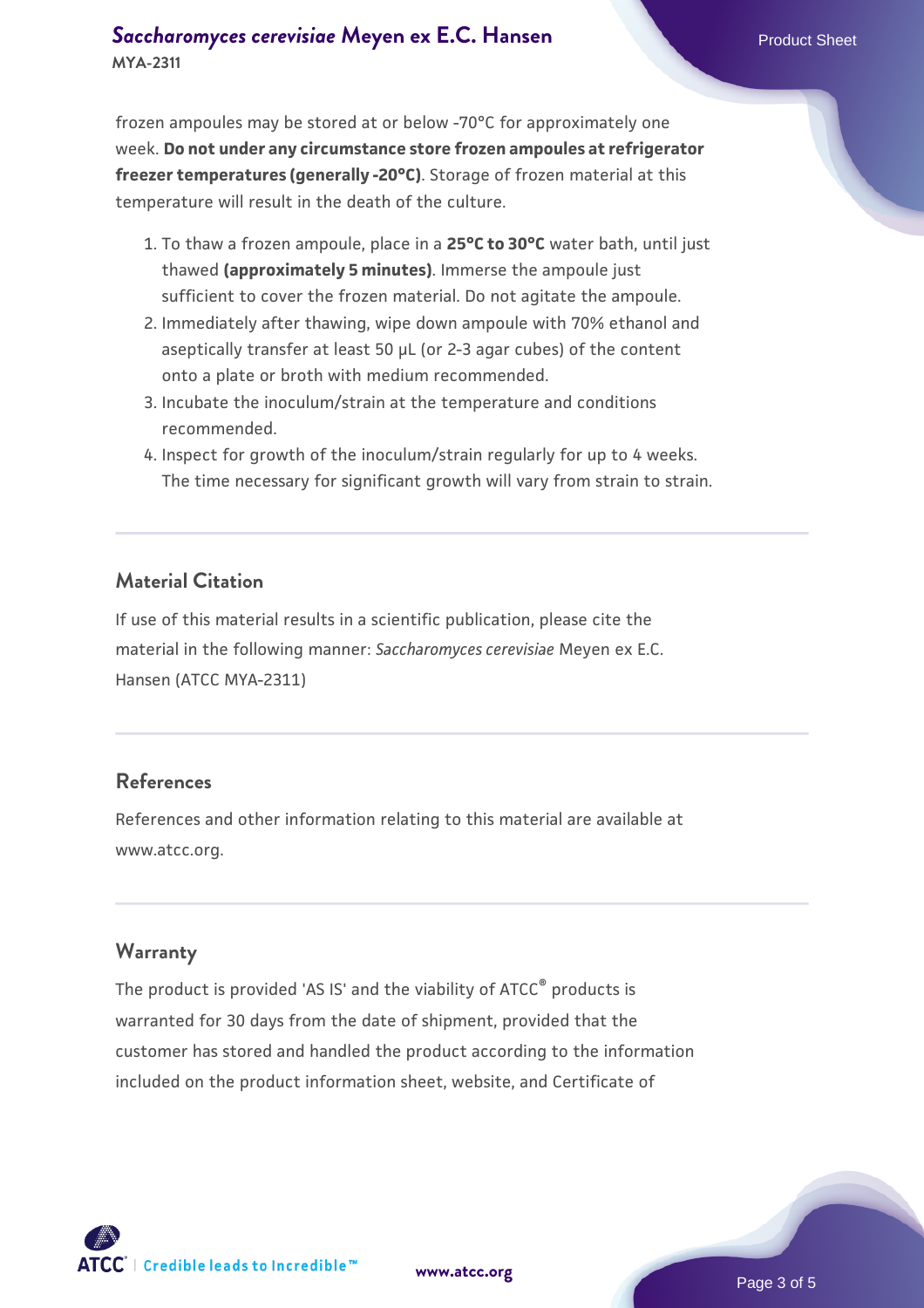#### **[Saccharomyces cerevisiae](https://www.atcc.org/products/mya-2311)** [Meyen ex E.C. Hansen](https://www.atcc.org/products/mya-2311) **MYA-2311**

Analysis. For living cultures, ATCC lists the media formulation and reagents that have been found to be effective for the product. While other unspecified media and reagents may also produce satisfactory results, a change in the ATCC and/or depositor-recommended protocols may affect the recovery, growth, and/or function of the product. If an alternative medium formulation or reagent is used, the ATCC warranty for viability is no longer valid. Except as expressly set forth herein, no other warranties of any kind are provided, express or implied, including, but not limited to, any implied warranties of merchantability, fitness for a particular purpose, manufacture according to cGMP standards, typicality, safety, accuracy, and/or noninfringement.

#### **Disclaimers**

This product is intended for laboratory research use only. It is not intended for any animal or human therapeutic use, any human or animal consumption, or any diagnostic use. Any proposed commercial use is prohibited without a license from ATCC.

While ATCC uses reasonable efforts to include accurate and up-to-date information on this product sheet, ATCC makes no warranties or representations as to its accuracy. Citations from scientific literature and patents are provided for informational purposes only. ATCC does not warrant that such information has been confirmed to be accurate or complete and the customer bears the sole responsibility of confirming the accuracy and completeness of any such information.

This product is sent on the condition that the customer is responsible for and assumes all risk and responsibility in connection with the receipt, handling, storage, disposal, and use of the ATCC product including without limitation taking all appropriate safety and handling precautions to minimize health or environmental risk. As a condition of receiving the material, the customer agrees that any activity undertaken with the ATCC product and any progeny or modifications will be conducted in compliance with all applicable laws, regulations, and guidelines. This product is provided 'AS IS' with no



**[www.atcc.org](http://www.atcc.org)**

Page 4 of 5